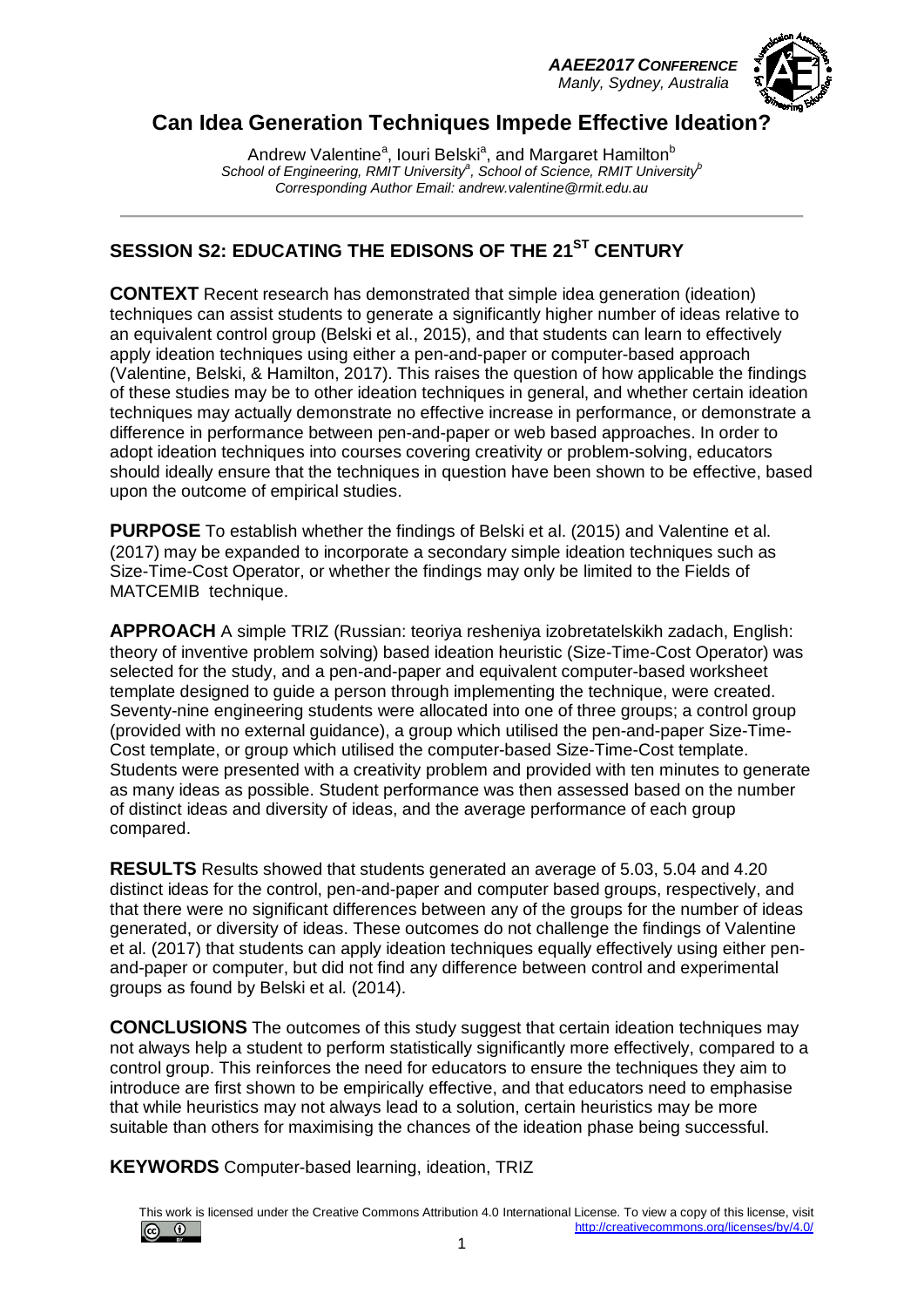### **Introduction**

The ability to be creative and show innovation have been demonstrated to be important for graduates in the field of engineering, with studies reporting that engineering employers place value upon the ability to be able to effectively demonstrate competency in these skills (Male, Bush, & Chapman, 2010; Nair, Patil, & Mertova, 2009). The ability to be creative is primarily concerned with being able to think of novel (i.e. original, non-obvious), useful solutions to resolve a situation (Cropley, 2015), a situation often faced when presented with a new or unfamiliar problem. Creativity therefore relies heavily on the process of idea generation (ideation). Ideation is considered to be a main stage of the problem solving process, according to numerous models which depict the problem solving process (Belski, 2002).

Research has highlighted several concerns within engineering curricula, which can make it difficult for engineering students to effectively demonstrate and enhance their creativity skills. When generating ideas to resolve a new or unfamiliar problem, students will often conceptualise an initial idea and then find it difficult to think of additional ideas (Condoor, Shankar, Brock, Burger, & Jansson, 1992; Kershaw, Holtta-Otto, & Lee, 2011; Samuel & Jablokow, 2010), a phenomenon known as design fixation. Many students become quickly satisfied with the immediate result and move on with the idea they have produced, rather than spending more time searching for other possible solution ideas (Samuel & Jablokow, 2010). Spending only a short time searching for ideas to resolve a problem makes it more likely that ideas which may be more suitable, effective or profitable will be missed during the ideation process. This can severely limit a person's ability to be creative.

Educators may consider how this challenge may be met, to assist students to overcome these issues and to effectively build their creativity skills. Instead of implementing large scale curricula reforms or designing courses that are dedicated to teaching creativity skills, alternative solutions may be appropriate. One suggestion is that students may be exposed to short (less than an hour duration) creativity related activities throughout the duration of a degree (Belski, Hourani, Valentine, & Belski, 2014). Belski et al. (2014) argue that such activities may be integrated into existing courses such as those on engineering design, and that exposure to such tasks may be an effective method to teach students creativity skills while meeting restrictive curricula restraints. Meta-reviews have previously investigated the effectiveness of creativity training on training participants, and established that creativity training generally results in enhanced creativity levels for involved participants (Scott, Leritz, & Mumford, 2004; Tsai, 2013), suggesting this idea may have credence.

Over a series of replicated experiments, it was consistently shown that introducing students to a simple ideation technique enabled them to perform more effectively when faced with an unfamiliar problem, than a comparable control group (Belski et al., 2015). Moreover, it was demonstrated that exposing students to ideation techniques which do not take much time to learn, can have measurable long term benefits to creativity performance even after an intermittent period of several months (Valentine, Belski, & Hamilton, 2016). These outcomes were expanded upon by Valentine et al. (2017), who demonstrated that students are able to apply ideation techniques equally effectively using either a pen-and-paper or computerbased approach. This outcome lead to the suggestion that self-contained web-based tools may provide a suitable means to enable students to engage in learning ideation techniques, and that this may also be done without requiring educators to provide class time.

Although the results of these studies are encouraging, there is one major limitation. In the empirical studies conducted (Belski et al., 2015; Valentine et al., 2016, 2017), the ideation techniques used have primarily been limited to the Fields of MATCEMIB (Mechanical, Acoustic, Thermal, Chemical, Electric, Magnetic, Intermolecular, Biological) technique, and Substance-Field Analysis technique, which is heavily based upon the Fields of MATCEMIB technique (Belski, 2007). This raises the question to what extent the findings of these studies may be expanded to incorporate additional ideation techniques, or whether the findings may only be limited to the Fields of MATCEMIB. In particular, it was of interest to know whether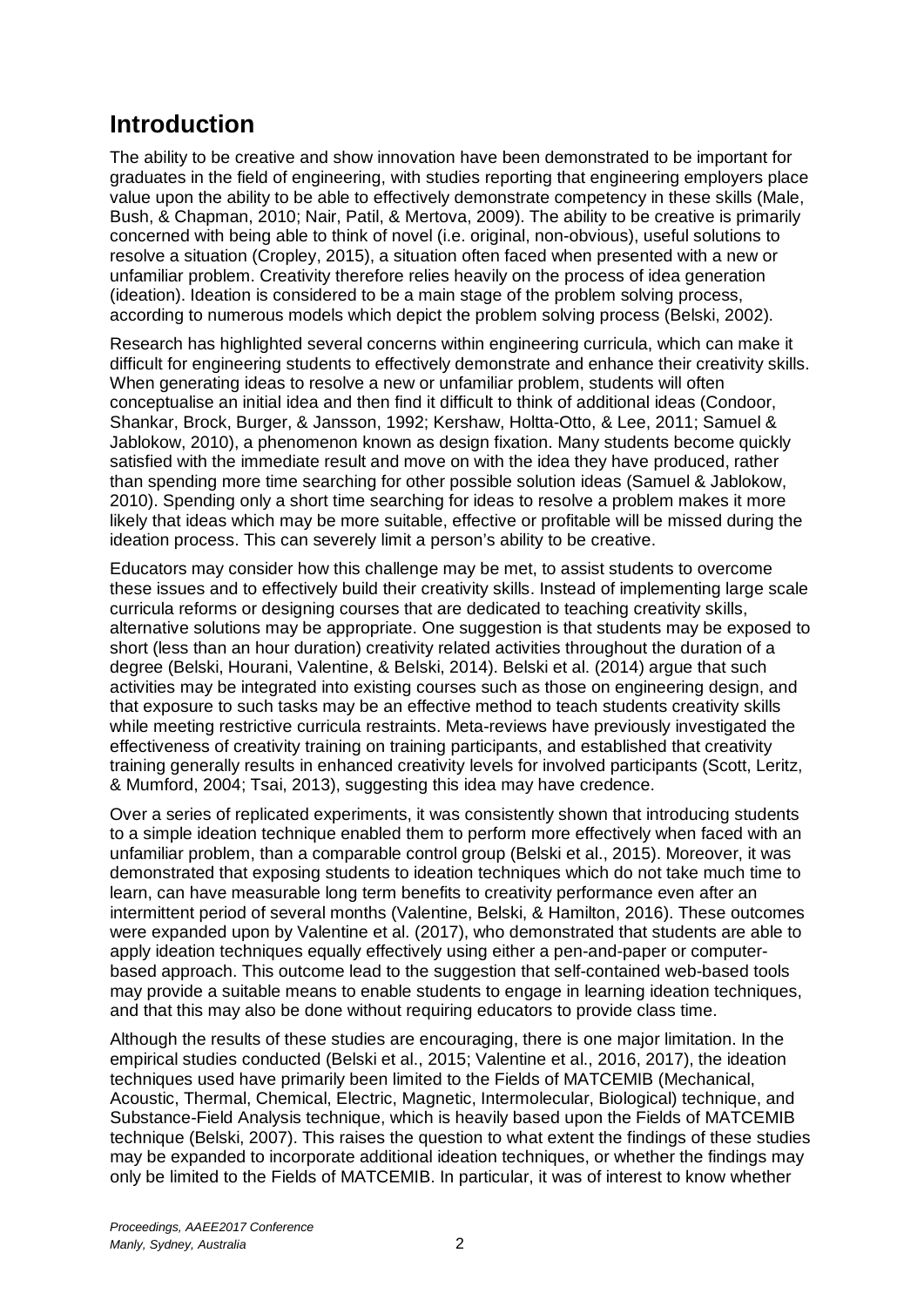an alternative simple ideation technique can lead to improved performance over a control group, and whether students may also effectively implement alternative simple ideation techniques using a computer-based or pen-and-paper approach.

# **Methodology**

#### **Size-Time-Cost Operator**

To establish whether the findings of Belski et al. (2015) and (Valentine et al., 2017) may be expanded to include a secondary heuristic, selection of an alternative ideation technique was required for this study. Size-Time-Cost Operator is a TRIZ (Russian: teoriya resheniya izobretatelskikh zadach, English: theory of inventive problem solving) heuristic that is used for framing and re-framing problems. The heuristic encourages a practitioner to consider the situation of interest from six alternative new scenarios, and what they may do to resolve the problem under these new conditions. These conditions include scenarios where the practitioner (i,ii) may use or make something very large or very small in size, (iii, iv) has infinite or zero time to resolve the problem, (v,vi) has infinite or zero money to resolve the problem (Gadd, 2011, p. 18). The aim is that the practitioner will be forced to consider new situations, hopefully generating new solution ideas that may be used to aid in resolving the original problem. Size-Time-Cost Operator was selected as the ideation technique for this study, because it does not require specialised domain knowledge to utilise, and is suitable for students to learn in a short period of time (Belski, 2015).

#### **Participants of the Study**

Participants of the study were three tutorial classes of third year undergraduate engineering students. The tutorial classes were part of a course on engineering design. The experiment was conducted during a class which included discussion on the topic of creativity and problem-solving within the engineering discipline. As part of the class, students were involved in an ideation activity, which formed the basis for the experiment. This activity was not assessed as part of the course marks, but it was expected that students would attempt the activity as part of the practical material that was covered during the class. Before the activity began, students were made aware of the research project and advised that if they wished to participate, they would be able to anonymously submit their worksheets to the tutor (or online database for computer-based students) for analysis at the conclusion of the task. Participants of one tutorial class were used as a Control Group (CG) (N=23), while participants of the other two classes were allocated to either the pen-and-paper (PPG) (N=26) or the computer-based group (CBG) (N=30), depending on whether they had brought a computer to the class. A pre-experiment questionnaire, shown in Table 1, was utilised to establish whether the groups were equivalent, to allow for comparison between the groups.

#### **Pre-Experiment Questionnaire**

All participants were requested to complete a pre-experiment questionnaire. The questionnaire was comprised of questions that were utilised to understand whether the three groups possessed confidence levels similar baseline competencies in computing, problemsolving, and creativity skills, which may influence the outcomes of the experiment. Students were asked questions about their confidence in their computing ability, general problemsolving skill, problem-solving self-efficacy, fluency (i.e. number of ideas) during creative tasks, and regularity of creative thought using a 7-point Likert Scale questions (1-Strongly Disagree, 7-Strongly Agree). Results of the questionnaire may be observed in Table 1. Results of the Mann-Whitney U Test of significance showed that there were no statistical differences between any of the groups on any of the questions, suggesting the groups may be considered equivalent.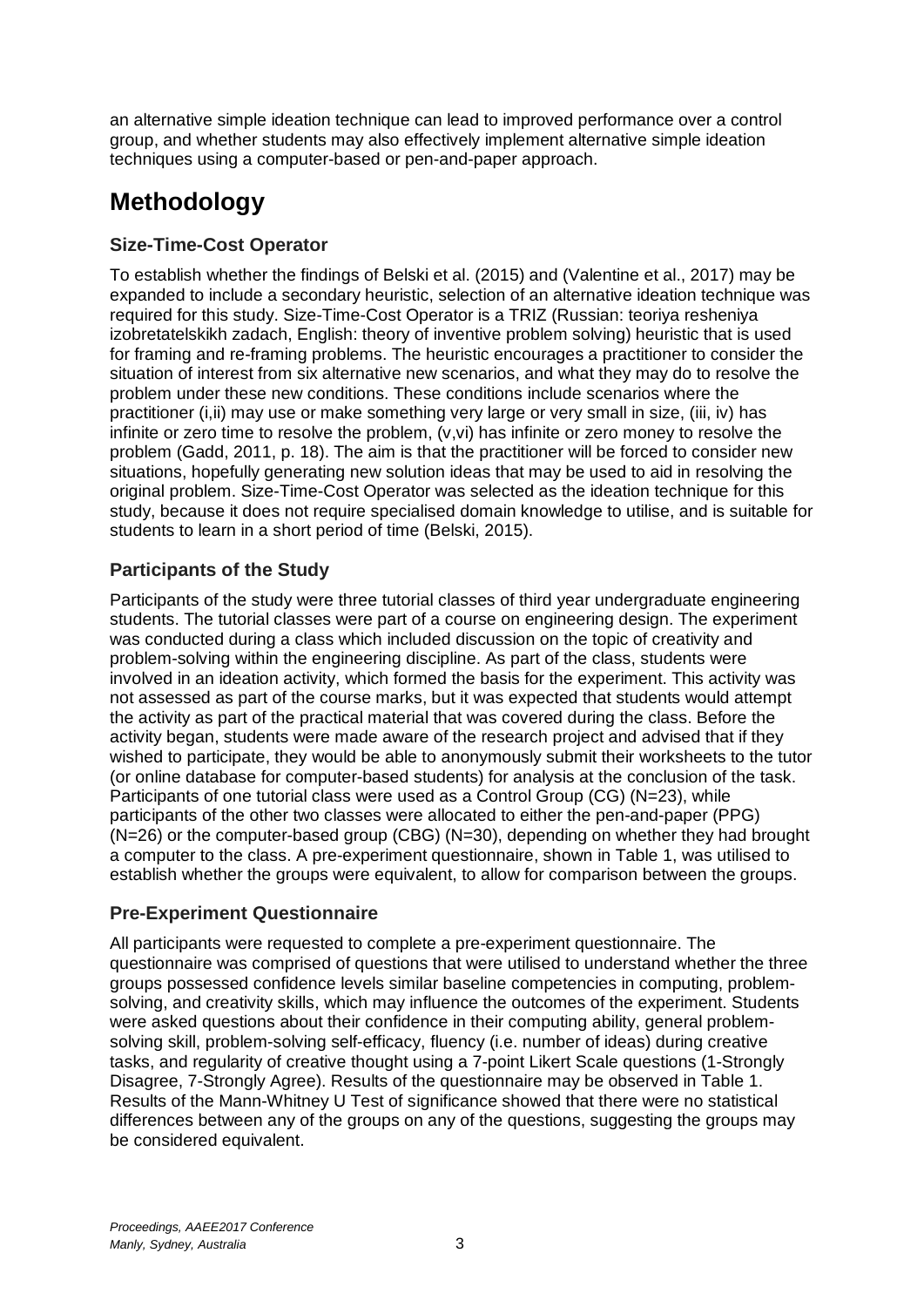| Question                                                                                | CG<br>$(N=23)$<br>M(SD) | <b>PPG</b><br>$(N=26)$<br>M(SD) | <b>CBG</b><br>$(N=30)$<br>M(SD) |
|-----------------------------------------------------------------------------------------|-------------------------|---------------------------------|---------------------------------|
| 1. I am very comfortable using computers for<br>university related learning activities. | 6.17(1.20)              | 6.16(1.11)                      | 6.67(0.76)                      |
| 2. I am very good a problem solving.                                                    | 4.96(0.88)              | 5.24(0.88)                      | 5.37(1.05)                      |
| 3. I am certain that I am able to resolve any<br>problem I will face.                   | 4.78 (1.38)             | 5.04(1.14)                      | 5.20(1.10)                      |
| 4. I come up with novel ideas all the time.                                             | 4.56 (1.50)             | 4.68(1.15)                      | 4.77 (1.30)                     |
| 5. I always have many concepts for how to<br>resolve a problem I am facing.             | 5.00(1.60)              | 5.04(1.06)                      | 5.07(1.02)                      |

#### **Table 1: Pre-Experiment Questionnaire. 7-point Likert (1-Strongly Disagree, 7-Strongly Agree)**

#### **Worksheet Templates**

In order to compare performance of the three groups in an ideation activity and record questionnaire data, it was required that worksheet templates be provided for the participants of each group. Worksheet templates consisted of two sheets of paper in the case of CG and PPG, or two consecutive website pages for CBG. The first page of each template consisted of the pre-experiment questionnaire, and the second page included instructions and space to write during the ideation activity. The paper–based and computer-based templates for PPG and CBG were designed to be as similar as possible, so that any potential difference in performance between the groups may be attributed to the different platforms being utilised. The computer-based template for CBG allowed users to move between sequential web pages using buttons at the bottom of the pages. A button placed at the bottom of the second webpage allowed CBG to submit their ideas to an online database for later analysis. The second page of the worksheet template for CG was a blank and did not provide or suggest any guidance as to what may be done during the ideation activity.

The worksheet templates for PPG and CBG were required to be designed so that participants of these groups could implement the Size-Time-Cost Operator heuristic, without the need for prior instruction. This was done to match the conditions in the experiments by (Belski et al., 2015), where students were not provided with any prior instruction in how to utilise the provided material. The second page of the worksheet templates for PPG and CBG consisted of a set of six short sentences which encapsulate the six scenarios that form the basis of Size-Time-Cost Operator technique. A primary instruction was written at the top of the page: "Consider how you may resolve this problem if you could:". This was followed by the following six conditions, each placed on a new line; (i) use (or make) something big, (ii) use (or make) something small, (iii) take a very long time, (iv) take only a very short time, (v) spend a very large amount of money, (vi) spend only a very small amount of money.

#### **Experiment Procedure**

The design of the experiment was based upon the experiment designs utilised in the studies by Belski et al. (2015) and Valentine et al. (2017), with some changes. Students were first provided with a brief overview of the activity. It was explained that participants would be provided with a worksheet for the activity, shown a creativity related problem, and be provided with 10 minutes to write down as many ideas to resolve the problem as they could. Participants of the study were then provided with a worksheet template applicable to the group they were in, and requested to complete the pre-experiment questionnaire.

Participants were then presented with the problem displayed in Figure 1. This scenario was adapted from a problem originally developed for a TRIZ creativity workshop at the University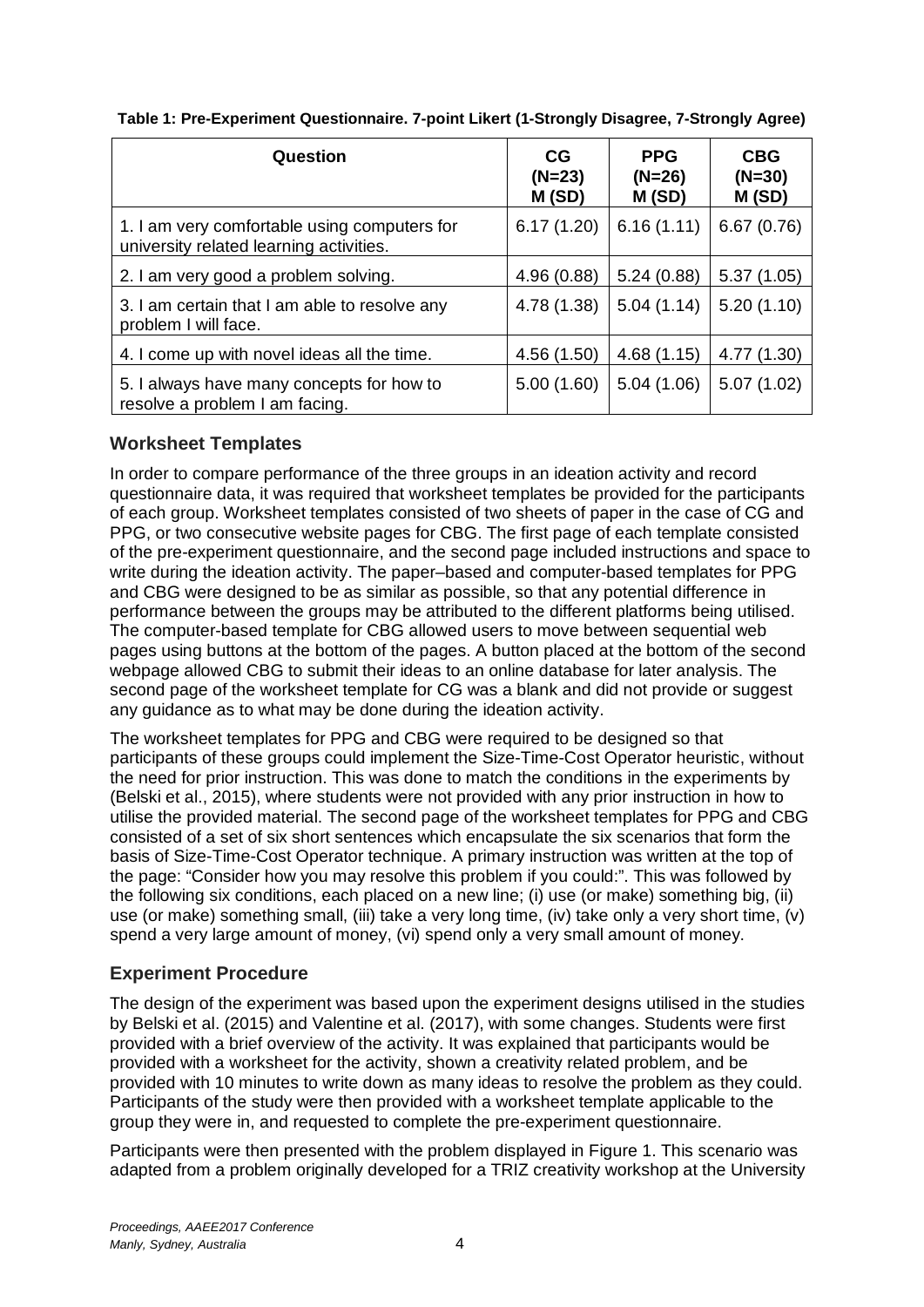of Oxford (Gadd, 2011, p. 32). The problem presented the situation of a glass of water that has been placed on top of a table. The problem asked a person to think of as many ways as they can for removing the water from the glass, while ensuring not to move either the glass or the table. Students were provided with 10 minutes to generate ideas and write them down on the provided worksheet or webpage. At the tasks' conclusion, 23 and 26 worksheet templates were handed to the tutor from CG and PPG respectively, while a total of 30 entries from CBG were submitted to the database for analysis.



**Figure 1: Problem that required students to generate solution ideas**

#### **Data Analysis**

Submitted student worksheet templates or database entries were evaluated according to similar criteria followed in the study by Belski et al. (2015). Participants' performance was evaluated according to the distinct number of ideas that they had generated (idea fluency), and the diversity of the ideas that they had generated (idea flexibility). Idea fluency and flexibility are two common metrics that are used to assess creative performance (Cropley, 2000). Outlandish or unusual ideas (such as reversing gravity or using lasers) were not excluded, as long as the proposed solution may somehow resolve the presented problem. Ideas were considered distinct when the methods of removing water were not the same, even if they used similar physical concepts. For example, "use a straw" and "use a vacuum/syringe" were not distinct because they each utilise the concept of suction, while "use a vacuum" and "use compressed air to force out the water" were considered distinct as one idea uses suction while the other uses pressure. Analysis by the evaluators showed that overall, ideas proposed by students tended to align with one of 12 distinct concepts. These concepts including (but were not limited to): displacement, suction, pressure or force (e.g. compressed air), chemical change, evaporation or heating, freezing, absorption, electrolysis, cutting a hole in the base of the glass, syphoning, gravity (e.g. such as reversing gravity), and vibrating the water without moving the glass. To assess idea fluency, it is common that a set of categories are provided. Initially, it was expected that ideas would be allocated to the categories of Size, Time or Cost. However, during evaluation it became clear that these categories were not suitable, because it was often not clear which category (if any) students were considering when writing the idea. As categories utilised in the study by Belski et al. (2015) (the eight fields of MATCEMIB) were suitable, these categories were instead adopted for use in this study. This also allowed for a larger number of MATCEMIB categories to be used (8 instead of 3), allowing idea flexibility to more accurately reflect whether a student had generated ideas which utilised several distinct areas of knowledge.

Due to the subjective nature of the evaluation methodology, three assessors independently evaluated the idea fluency and flexibility for each submitted student worksheet template or database entry. To calculate fluency, the number of distinct ideas proposed by the student was established and recorded. Each idea was then allocated into one of the available categories. Once all ideas had been evaluated, the total number of categories used by the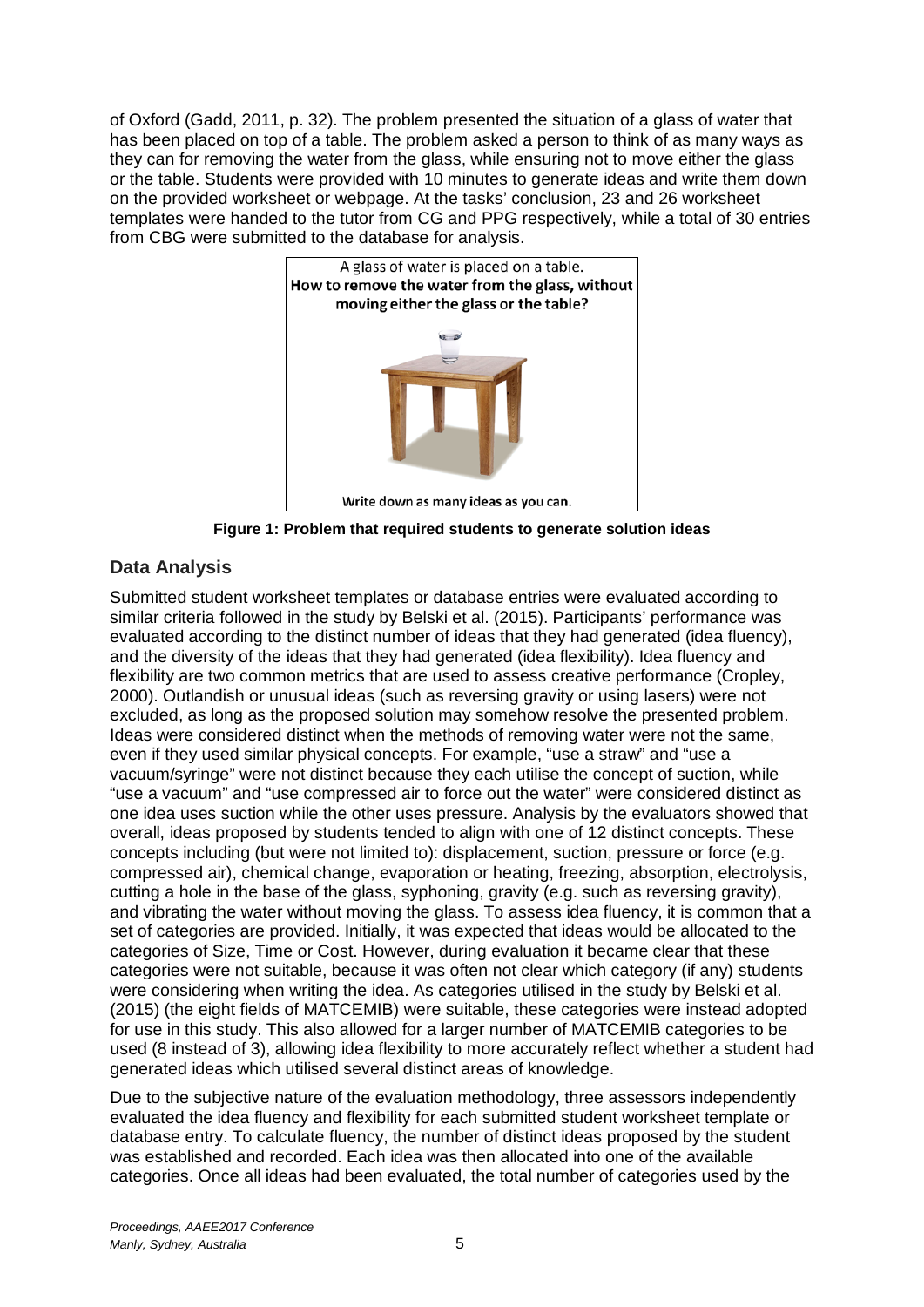participant was established and recorded as the idea fluency. These evaluations were then checked for inter-rater reliability. The evaluations were shown to be reliable, with Cronbach's Alpha of 0.953 for idea fluency and 0.845 for flexibility. For further statistical analysis, each student's idea fluency and flexibility was then set as the average of the three assessor's evaluations (e.g. 5.33 if evaluations were 5, 5, and 6, respectively).

## **Results**

Results showed that students had an average idea fluency of 5.03 (SD: 1.82), 5.04 (SD: 2.33) and 4.20 (SD: 1.96) for CG, PPG and CBG, respectively. Average idea flexibility was 3.10 (SD: 0.93), 2.99 (SD: 0.78) and 2.68 (SD: 0.90) for CG, PPG and CBG, respectively. The non-parametric Mann-Whitney U Test was used to test for statistical significance between groups, as the Shapiro-Wilk test of normality showed several distributions for idea fluency (CG and PPG) and idea flexibility (CG, PPG and CBG) were not normally distributed (p < 0.05). Outcomes showed there were no significant differences between any of the groups for either idea fluency or idea flexibility. Effect sizes between CG and PPG were negligible for idea fluency (Cohen's  $d = 0.00$ ) and flexibility (Cohen's  $d = 0.13$ ). Small effect sizes of a level to be considered educationally significant (Wolf, 1986), were established between PPG and CBG for idea fluency (Cohen's  $d = 0.40$ ) and flexibility (Cohen's  $d = 0.47$ ).

Due to the lack of significance in performance between groups, the groups may be combined to examine whether the metrics of idea fluency and idea flexibility were significantly correlated. Analysis showed a Pearson's correlation coefficient of 0.763, significant at the p<0.001 level. This demonstrated that student's ability to generate numerous ideas was linked to their ability to consider several fields of knowledge in the ideation process.

## **Discussion**

The results of this study have demonstrated that exposing students to the Size-Time-Cost Operator heuristic does not necessarily lead to increased ideation performance relative to an equivalent control group. This outcome does not necessarily suggest that Size-Time-Cost Operator is unable to enhance ideation performance, but that it was unable to in this case. Student ideas generally aligned with one of approximately 12 overall distinct ideas, suggesting that there may only be a limited number of possible solutions to the chosen problem, which may influence the ability of Size-Time-Cost Operator to be effective. Results may differ if students were provided with a problem that can be considered more 'real-world'; this is a potential limitation of the study. This outcome suggests that the findings of Belski et al. (2015) are unlikely to be easily generalised to accurately include a large number of simple ideation heuristics, and that heuristics would each need to be individually evaluated in order to comprehend the effectiveness of each heuristic. Where educators seek to implement the teaching of ideation heuristics into curricula, it is important that the chosen ideation heuristics have been empirically demonstrated to enhance ideation performance over a control group, ideally on several independent occasions. The results suggest that students may be unable to effectively implement Size-Time-Cost Operator without prior instruction. Future research may aim to establish whether providing explicit prior instruction in the use of Size-Time-Cost Operator may lead to enhanced performance over a control group.

Considering the performance of PPG and CBG, although the number and diversity of ideas generated by PPG was higher than CBG, there were no statistical significances for either metric. Therefore when considering statistical significance, it has been shown that students were able to utilise a computer-based Size-Time-Cost Operator template at least as well as a pen-and-paper version, even if the technique itself did not enhance performance relative to a control group. These results do not oppose the results found by Valentine et al. (2017), where the group which utilised the pen-and-paper template generated a higher number of ideas than the computer-based group, but the difference was also statistically insignificant. However, it was also established that the effect sizes between PPG and CBG for idea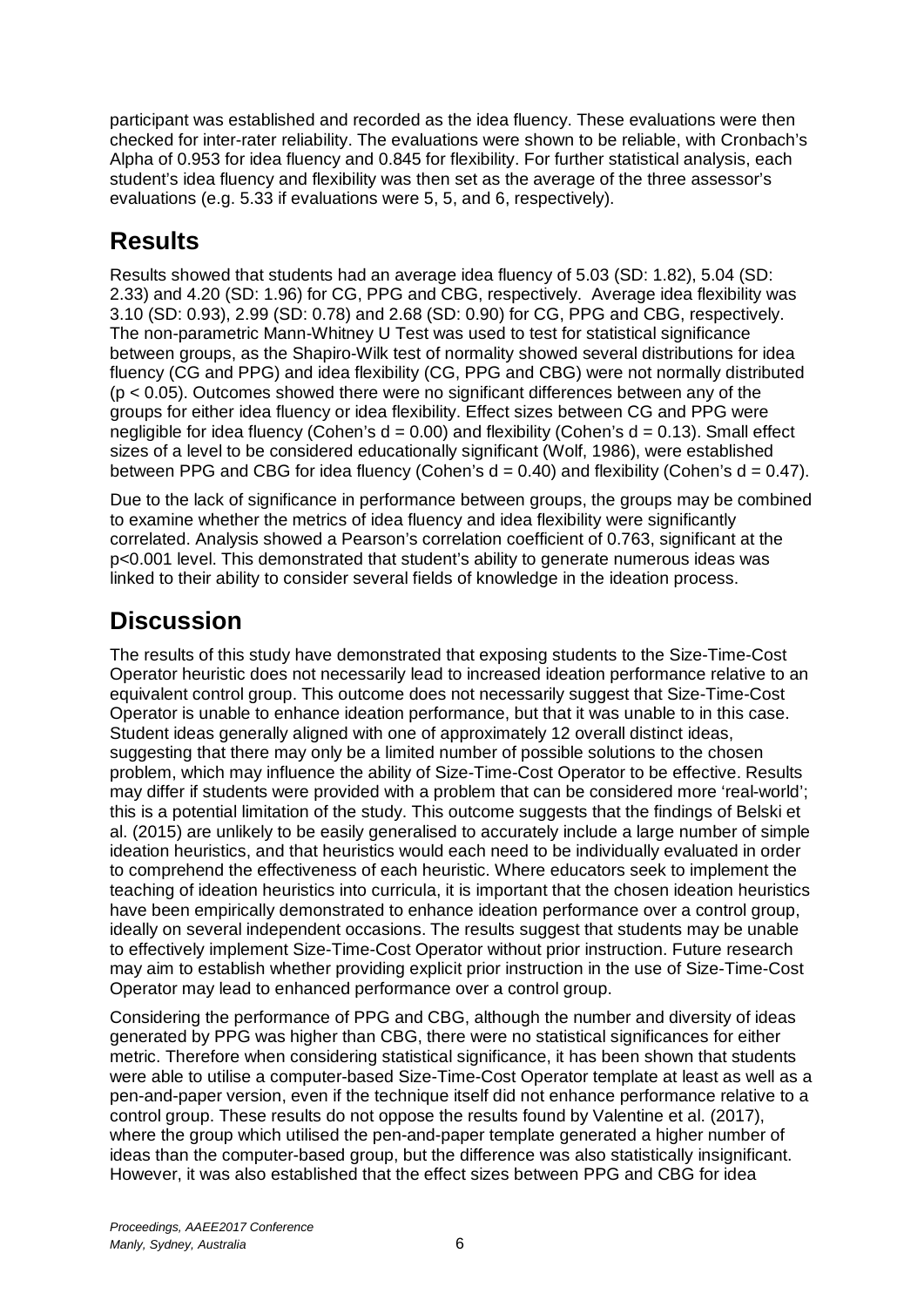fluency and flexibility were of an educationally significant level (Wolf, 1986). This potentially suggests that there may have been an unclear minor disadvantage to students who utilised a computer-based approach. The entire ideation phase of the experiment was spent on only one web page, so navigation of the website is unlikely to be an issue. Literature reviews comparing the experience of using paper-based and digital-based platforms have highlighted that reading from computer screens typically takes more cognitive effort and takes longer than reading on paper (Leeson, 2006; Millar & Schrier, 2015). However, the instructions provided to students were relatively minimal with only six short prompts provided, suggesting the cause for difference in performance may reside elsewhere.

The results of this study highlight an important point for educators; if computer-based ideation activities are to be provided for students, it is imperative not only to check if students fare equally well using computer as with pen-and-paper. It is important to ensure that the technique, and way it is being delivered, leads to a measured enhancement to performance.

The Fields of MATCEMIB and Size-Time-Cost Operator heuristics work in different ways, meaning the difference in performance between control groups and groups who implement these heuristics may relate to this. Problem-solving as a process is commonly modelled as a series of four steps including: understanding and framing the problem, devising a solution (ideation), implementing a solution, and evaluating and reflecting upon the implemented solution (Belski, 2002). The Fields of MATCEMIB heuristic works by directly providing a person with a set of suggested solution ideas (a Field of MATCEMIB or specific subconcept). The aim is that each suggested solution idea may work as an analogy that triggers an idea from the person's long term memory, based upon something they may have seen or done in the past. The Fields of MATCEMIB heuristic is primarily associated with the second phase of problem solving; ideation. The Size-Time-Cost Operator works in a different manner, however. It first suggests a person to consider a set of extreme conditions (framing the problem), then think how the problem may be resolved under each of these extreme conditions (ideation), utilising ideas generated under the extreme conditions to try and resolve the original problem. In other words, the Size-Time-Cost Operator incorporates both the first and second stage of problem solving, not just the second stage as is the case with Fields of MATCEMIB. This may result in Size-Time-Cost Operator requiring more time and effort to be able to effectively generate ideas.

### **Conclusion**

Recent research has demonstrated that exposing students to simple ideation heuristics (the Fields of MATCEMIB technique) was able to enhance their ideation performance relative to a control group (Belski et al., 2015), and that students were able to apply ideation heuristics effectively using either pen-and-paper or computer-based approach (Valentine et al., 2017). This study has investigated whether these research findings are repeatable when an alternative ideation heuristic is applied. Outcomes have demonstrated that exposing students to the Size-Time-Cost Operator technique did not lead to improved ideation performance relative to a control group. This contrasts with previous studies which demonstrate that using the Fields of MATCEMIB technique did improve performance. Results of this study also demonstrated that students were able to apply the Size-Time-Cost Operator technique effectively using either pen-and-paper or computer-based approach, aligning with the results of previous studies. The outcomes of this study suggest that not all well-established ideation techniques enhance idea generation performance. Where educators wish to expose students to simple ideation techniques, it is imperative not to assume that exposing students to any well-established ideation technique will always lead to enhanced performance. It is essential that the decision of what techniques are to be provided or taught is given as much consideration as the primary decision to teach ideation techniques in the first place. The decision of what techniques may be taught should ideally be based upon the results of empirical research that demonstrate the technique to be effective, in order to deliver the highest benefit to both the educator and students.